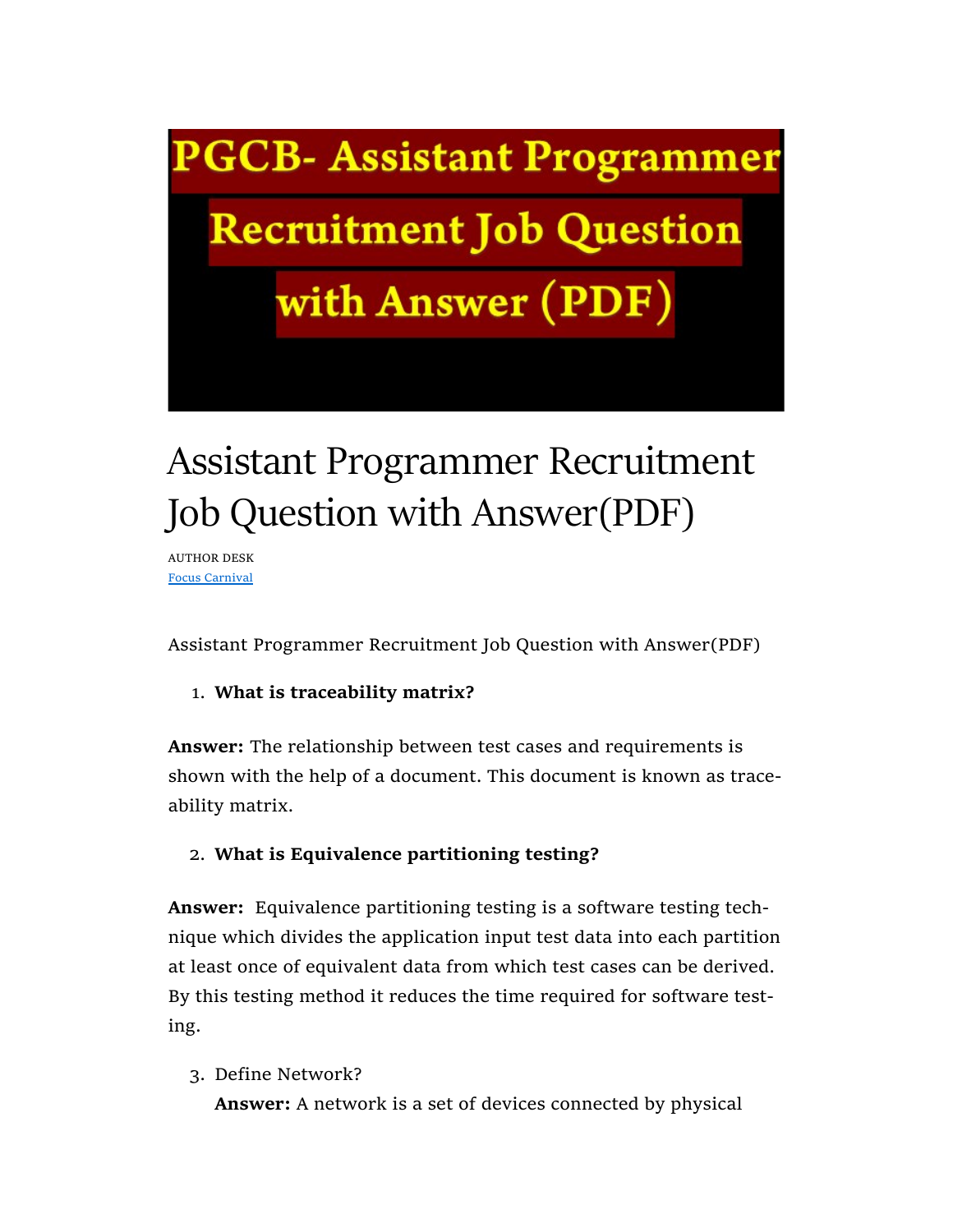media links. A network is recursively is a connection of two or more nodes by a physical link or two or more networks connected by one or more nodes.

4. What is Protocol?

Answer: A protocol is a set of rules that govern all aspects of information communication.

5. What is a Link?

Answer: At the lowest level, a network can consist of two or more computers directly connected by some physical medium such as coaxial cable or optical fiber. Such a physical medium is called as Link.

6. What is a node?

Answer: A network can consist of two or more computers directly connected by some physical medium such as coaxial cable or optical fiber. Such a physical medium is called as Links and the computer it connects is called as Nodes.

7. What is a gateway or Router?

Answer: A node that is connected to two or more networks is commonly called as router or Gateway. It generally forwards message from one network to another.

8. Name the factors that affect the performance of the network?

Answer: a. Number of Users

- b. Type of transmission medium
- c. Hardware
- d. Software
- 9. What is Round Trip Time?

Answer: The duration of time it takes to send a message from one end of a network to the other and back, is called RTT.

10. List the layers of OSI—-

#### Answer:

- 11. Physical Layer
	- b. Data Link Layer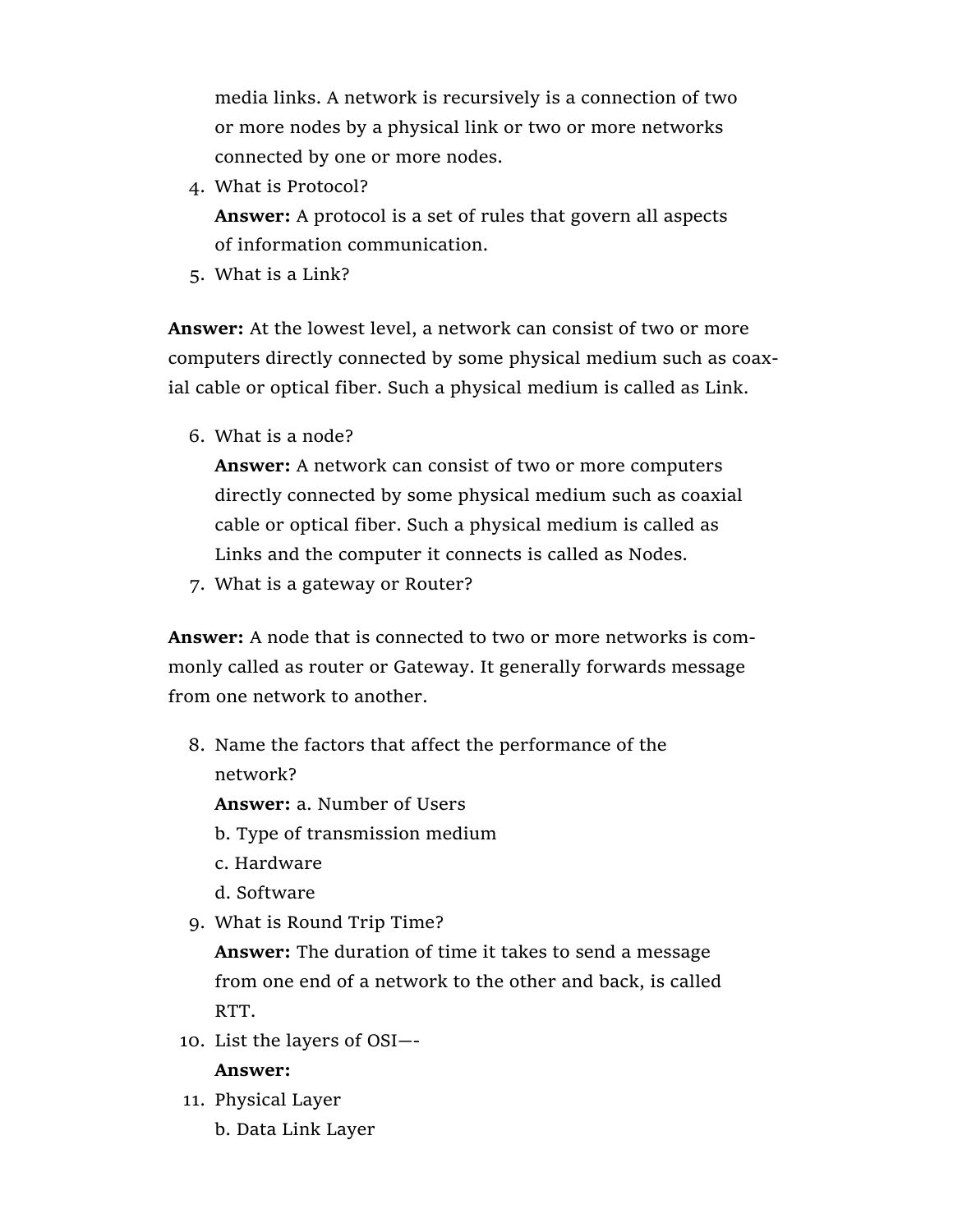- c. Network Layer
- d. Transport Layer
- e. Session Layer
- f. Presentation Layer
- g. Application Layer
- 12. Which layers are network support layers?

### Answer:

- 13. Physical Layer
	- b. Data link Layer and
	- c. Network Layers
- 14. Which layers are user support layers?

## Answer:

- 15. Session Layer
	- b. Presentation Layer and
	- c. Application Layer
- 16. What is Pipelining?

Answer: In networking and in other areas, a task is often begun before the previous task has ended. This is known as pipelining.

17. What is Piggy Backing?

Answer: A technique called piggybacking is used to improve the efficiency of the bidirectional protocols. When a frame is carrying data from A to B, it can also carry control information about arrived (or lost) frames from B; when a frame is carrying data from B to A, it can also carry control information about the arrived (or lost) frames from A.

18. What are the two types of transmission technology available?

Answer: (i) Broadcast and (ii) point-to-point

19. What is Bandwidth?

Answer: Every line has an upper limit and a lower limit on the frequency of signals it can carry. This limited range is called the bandwidth.

20. Explain RIP (Routing Information Protocol)——–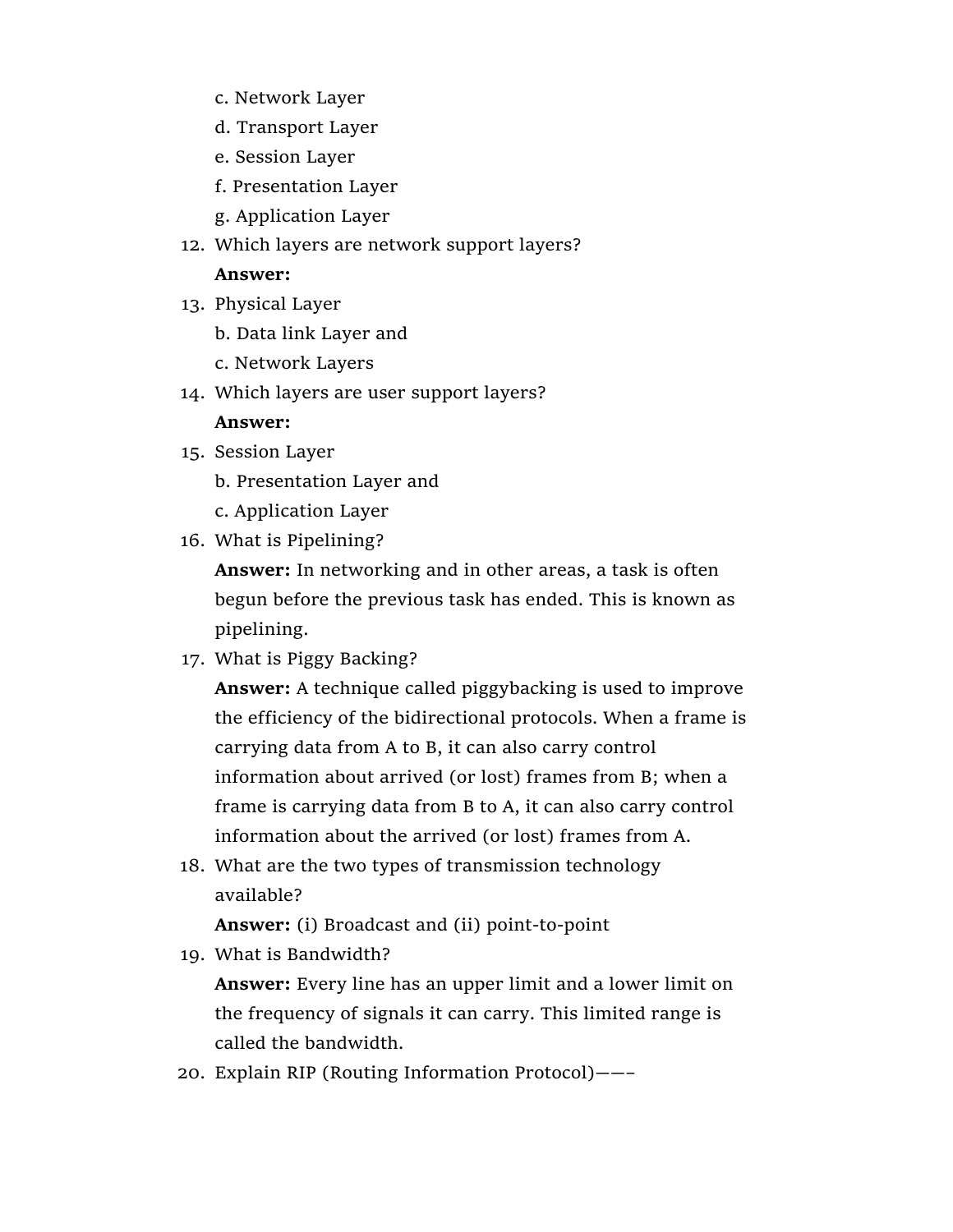Answer: It is a simple protocol used to exchange information between the routers.

18. What is subnet?

Answer: A generic term for section of a large networks usually separated by a bridge or router.

19. What is MAC address?

Answer: The address for a device as it is identified at the Media Access Control (MAC) layer in the network architecture. MAC address is usually stored in ROM on the network adapter card and is unique.

20. What is multiplexing?

Answer: Multiplexing is the process of dividing a link, the physical medium, into logical channels for better efficiency. Here medium is not changed but it has several channels instead of one.

21. What is simplex?

Answer: It is the mode of communication between two devices in which flow of data is unidirectional. i.e. one can transmit and other can receive.

E.g. keyboard and monitor.

22. What is half-duplex?

Answer: It is the mode of communication between two devices in which flow of data is bi-directional but not at the same time. ie each station can transmit and receive but not at the same time.

E.g walkie-talkies are half-duplex system.

23. What is full duplex?

Answer: It is the mode of communication between two devices in which flow of data is bi-directional and it occurs simultaneously. Here signals going in either direction share the capacity of the link.

E.g. telephone

24. What is sampling?

Answer: It is the process of obtaining amplitude of a signal at regular intervals.